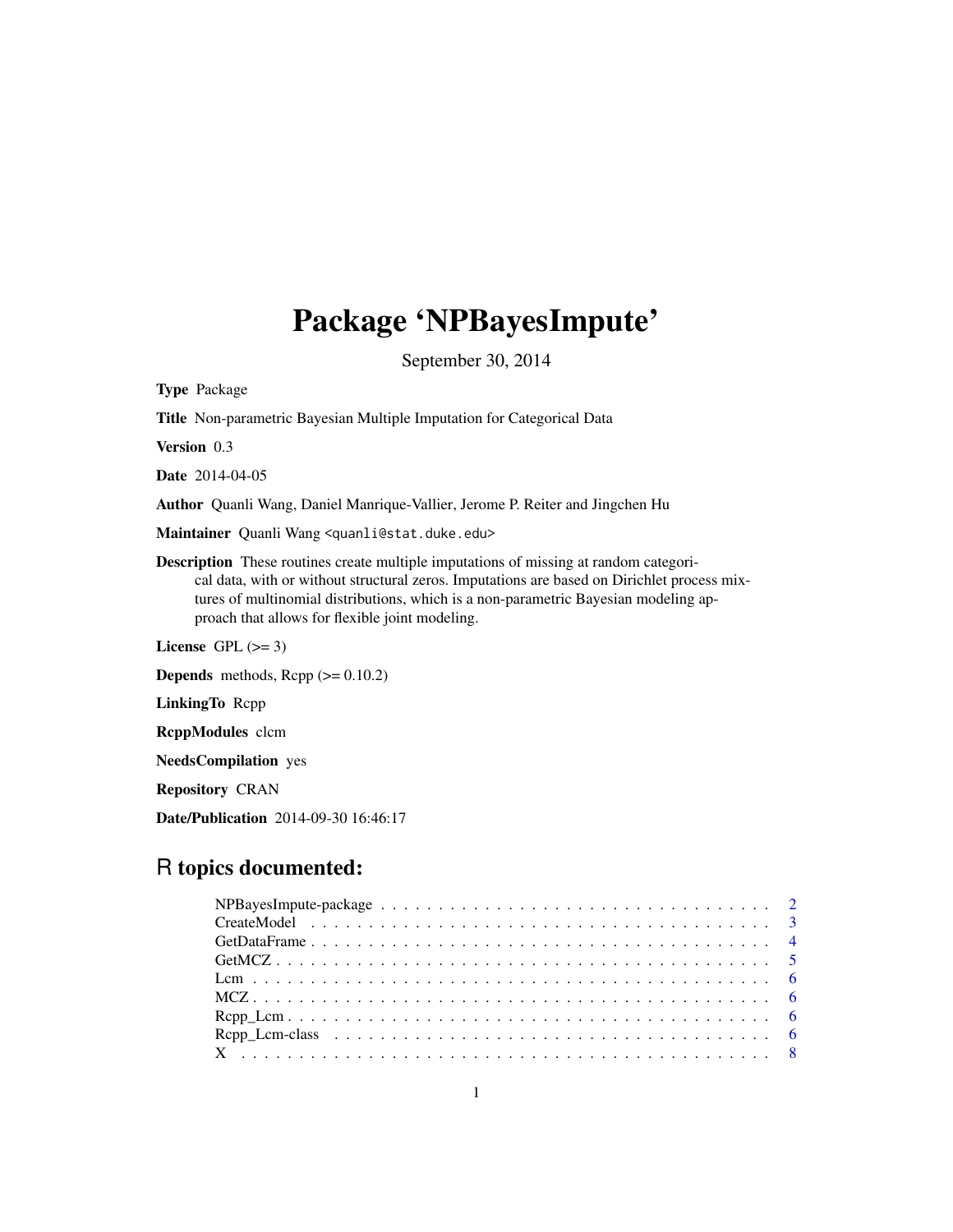#### <span id="page-1-0"></span>**Index** [9](#page-8-0)

NPBayesImpute-package *Bayesian Multiple Imputation for Large-Scale Categorical Data with Structural Zeros*

#### **Description**

This package implements a fully Bayesian, joint modeling approach to multiple imputation for categorical data based on latent class models with structural zeros. The idea is to model the implied contingency table of the categorical variables as a mixture of independent multinomial distributions, estimating the mixture distributions nonparametrically with Dirichlet process prior distributions. Mixtures of multinomials can describe arbitrarily complex dependencies and are computationally expedient, so that they are effective general purpose multiple imputation engines. In contrast to other approaches based on loglinear models or chained equations, the mixture models avoid the need to specify (potentially many) models, which can be a very time-consuming task with no guarantee of a theoretically coherent set of models. The package is designed to include for structural zeros, i.e., certain combinations of variables are not possible a priori.

#### Details

| Package: | NPBayesImpute |
|----------|---------------|
| Type:    | Package       |
| Version: | 0.1           |
| Date:    | 2014-04-05    |
| License: | $GPL(\geq=3)$ |

#### Author(s)

Quanli Wang, Daniel Manrique-Vallier, Jerome P. Reiter and Jingchen Hu Maintainer: Quanli Wang<quanli@stat.duke.edu>

#### References

Manrique-Vallier, D. and Reiter, J.P. (2013), "Bayesian Estimation of Discrete Multivariate Latent Structure Models with Structural Zeros", JCGS.

Manrique-Vallier, D. and Reiter, J.P. (2014), "Bayesian Multiple Imputation for Large-Scale Categorical Data with Structural Zeros", Survey Methodology.

#### Examples

demo(example\_short) demo(example)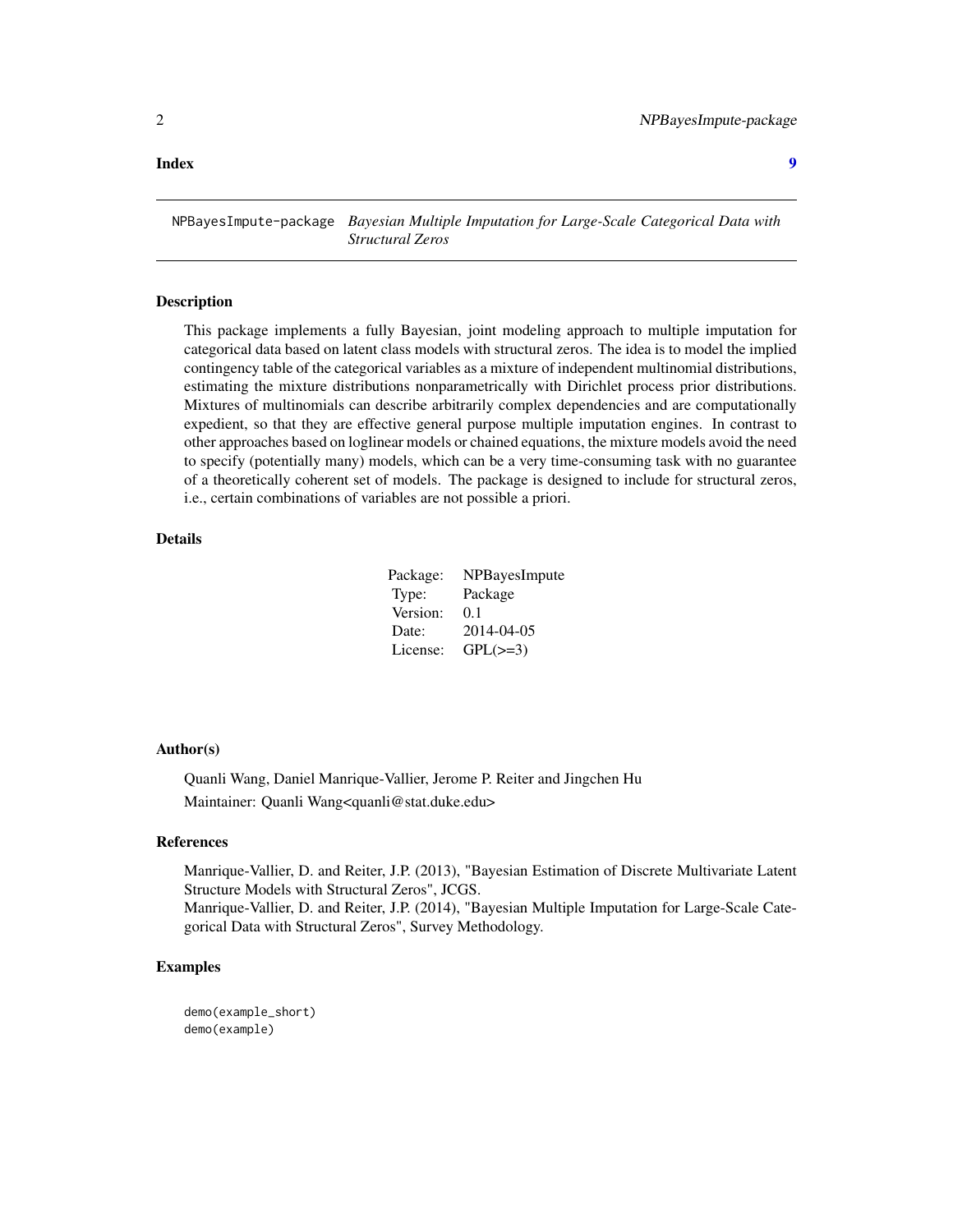<span id="page-2-1"></span><span id="page-2-0"></span>

#### Description

CreateModel creates and initializes an Rcpp\_Lcm [Rcpp\\_Lcm-class](#page-5-1) object for non-parametric multiple imputation of discrete multivariate categorical data with structural zeros.

#### Usage

CreateModel(X, MCZ, K, Nmax, aalpha, balpha)

#### **Arguments**

| χ          | a data frame with the dataset with missing values. All variables must be un-<br>ordered factors.                                                                                                                                                                                                                                                   |
|------------|----------------------------------------------------------------------------------------------------------------------------------------------------------------------------------------------------------------------------------------------------------------------------------------------------------------------------------------------------|
| <b>MCZ</b> | a data frame with the definition of the structural zeros. Placeholder components<br>are represented with NAs. Variables in MCZ must be factors with the same<br>levels as X. Rows do not need to define disjoint regions of the contingency table.<br>See Manrique-Vallier and Reiter (2014) for details of the definition of structural<br>zeros. |
| K          | the maximum number of mixture components.                                                                                                                                                                                                                                                                                                          |
| Nmax       | An upper truncation limit for the augmented sample size.                                                                                                                                                                                                                                                                                           |
| aalpha     | the hyper parameter 'a' for alpha in stick-breaking prior distribution.                                                                                                                                                                                                                                                                            |
| balpha     | the hyper parameter 'b' for alpha in stick-breaking prior distribution.                                                                                                                                                                                                                                                                            |

#### Details

This should be the first function one should call to use the library. The returned model object will be referenced in all subsequent calls.

#### Value

CreateModel returns an Rcpp\_lcm object. The returned model object will be referenced in all subsequent calls.

#### References

Manrique-Vallier, D. and Reiter, J.P. (2013), "Bayesian Estimation of Discrete Multivariate Latent Structure Models with Structural Zeros", JCGS.

Manrique-Vallier, D. and Reiter, J.P. (2014), "Bayesian Multiple Imputation for Large-Scale Categorical Data with Structural Zeros", Survey Methodology.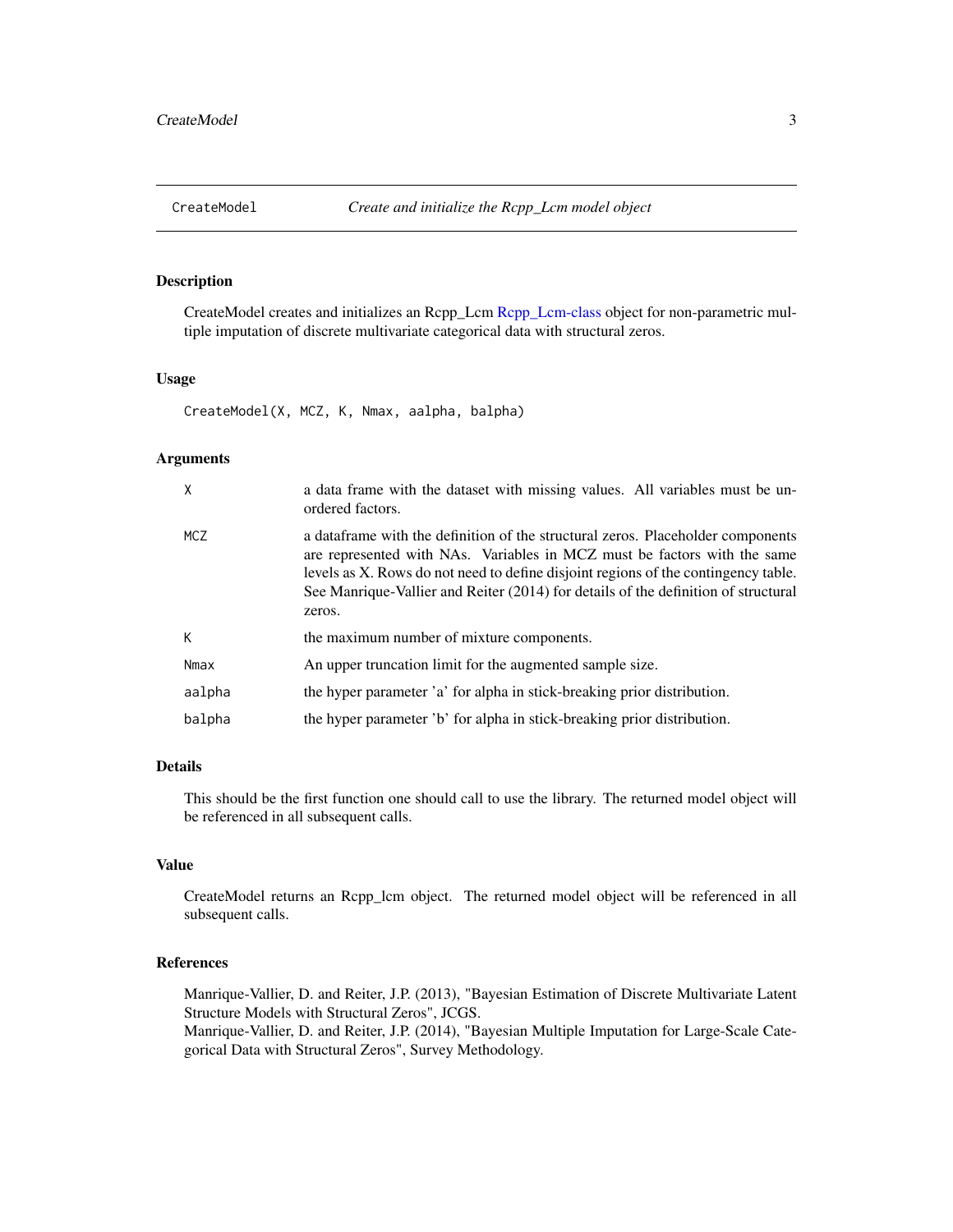#### Examples

```
require(NPBayesImpute)
data('NYexample')
#create the model
model <- CreateModel(X,MCZ,50,200000,0.25,0.25)
#run 1 burnins, 20 mcmc iterations and thin every 2 iterations
model$Run(1,20,2)
#retrieve parameters from the final iteration
result <- model$snapshot
#convert ImputedX matrix to dataframe, using proper factors/names etc.
ImputedX <- GetDataFrame(result$ImputedX,X)
#View(ImputedX)
```
<span id="page-3-1"></span>GetDataFrame *Convert imputed data to a dataframe, using the same setting from original input data.*

#### Description

This is a utility function to convert the imputed data matrix to a dataframe. This function will be implemented as a RCPP internal function later on.

#### Usage

```
GetDataFrame(dest, from, cols = 1:NCOL(from))
```
#### Arguments

| dest | the imputed output data matrix.      |
|------|--------------------------------------|
| from | the original input dataframe.        |
| cols | optinal. Always use default for now. |

#### Value

The returned dataframe object for imputed data.

<span id="page-3-0"></span>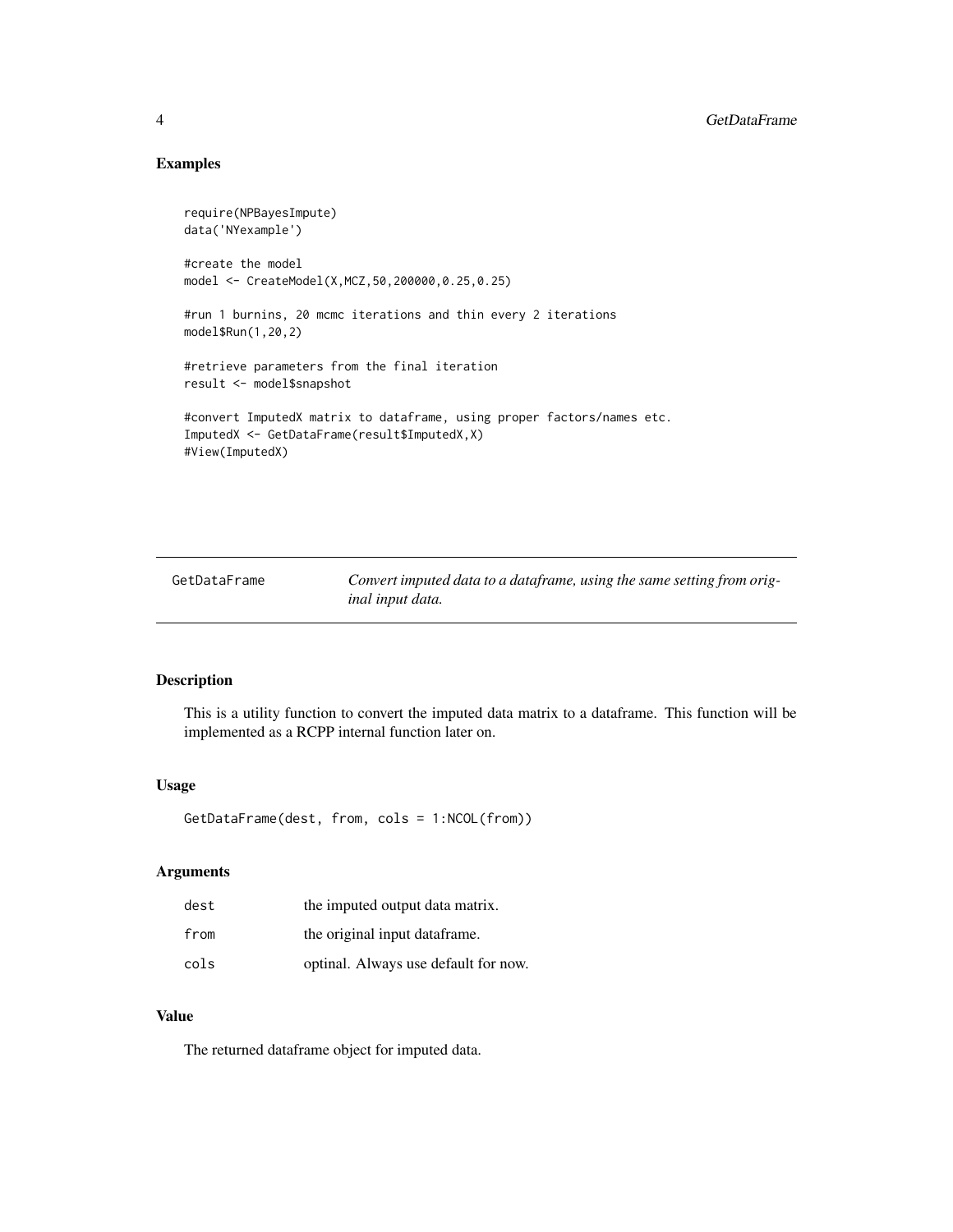#### <span id="page-4-0"></span>GetMCZ 5

#### Examples

```
require(NPBayesImpute)
data('NYexample')
#create the model
model <- CreateModel(X,MCZ,50,200000,0.25,0.25)
#run 1 burnins, 20 mcmc iterations and thin every 2 iterations
model$Run(1,20,2)
#retrieve parameters from the final iteration
result <- model$snapshot
#convert ImputedX matrix to dataframe, using proper factors/names etc.
ImputedX <- GetDataFrame(result$ImputedX,X)
#View(ImputedX)
```

| GetMCZ |  |  |
|--------|--|--|
|        |  |  |

Z **Convert disjointed structrual zeros to a dataframe, using the same set***ting from original structrual zero data.*

#### Description

This is a utility function to convert the disjointed structrual zero matrix to a dataframe. This function will be implemented as a RCPP internal function later on.

#### Usage

```
GetMCZ(dest, from, mcz, cols = 1:NCOL(from))
```
#### Arguments

| dest | the output data matrix for disjointed structrual zeros. |
|------|---------------------------------------------------------|
| from | the original input dataframe.                           |
| mcz  | the original input dataframe for structrual zeros.      |
| cols | optinal. Always use default for now.                    |

#### Value

The returned dataframe object for disjointed structrual zeros.

#### References

Manrique-Vallier, D. and Reiter, J.P. (2013), "Bayesian Estimation of Discrete Multivariate Latent Structure Models with Structural Zeros", JCGS. Manrique-Vallier, D. and Reiter, J.P. (2014), "Bayesian Multiple Imputation for Large-Scale Categorical Data with Structural Zeros", Survey Methodology.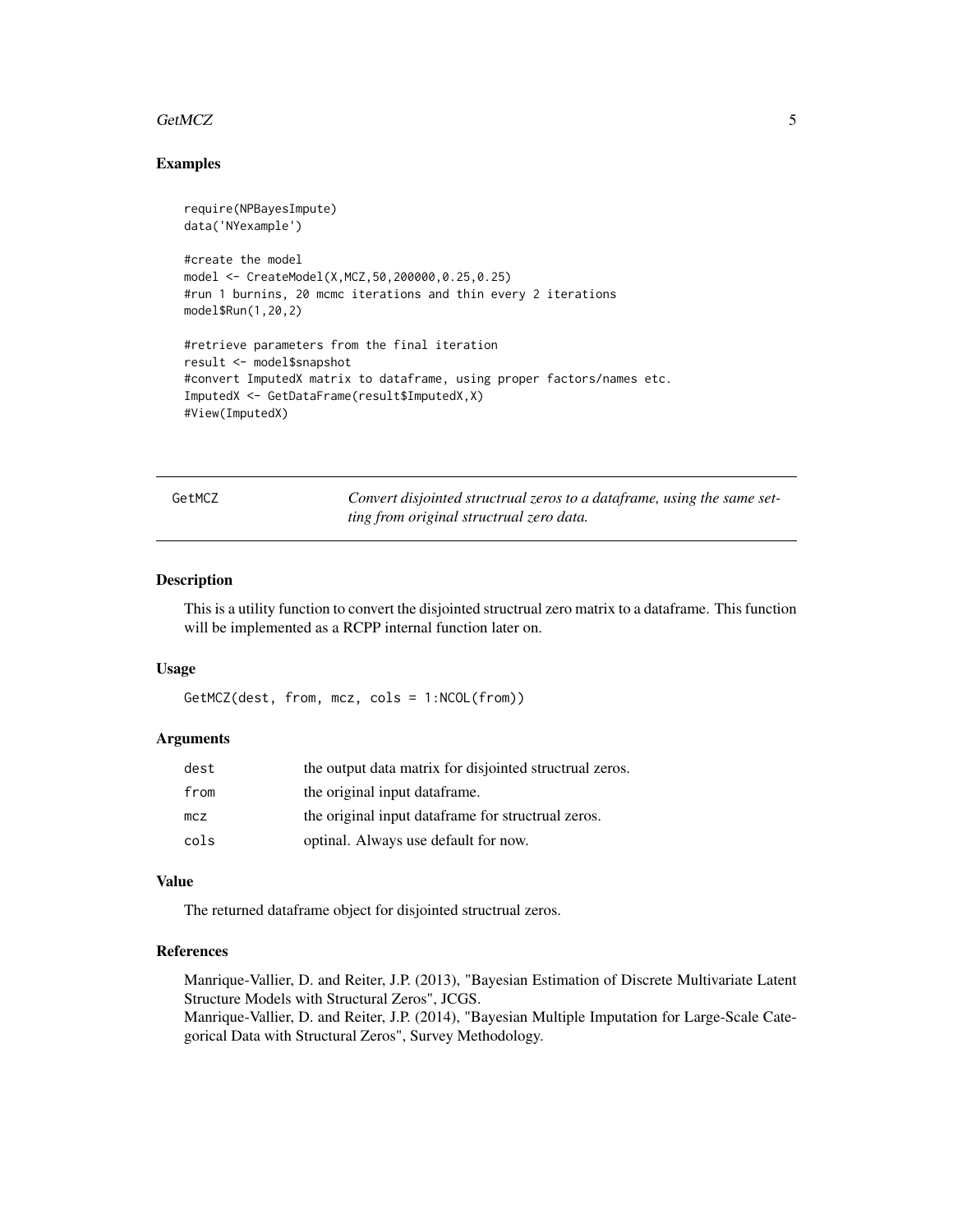#### <span id="page-5-0"></span>Lcm *RCPP implemenation of the library*

#### Description

[Rcpp\\_Lcm-class](#page-5-1)

MCZ *Example dataframe for structrual zeros.*

#### Description

Example dataframe for structrual zeros.

Rcpp\_Lcm *RCPP implemenation of the library*

#### Description

[Rcpp\\_Lcm-class](#page-5-1)

<span id="page-5-1"></span>Rcpp\_Lcm-class *Class* "Rcpp\_Lcm"

#### Description

This class implements the MCMC sampler for non-parametric imputation of discrete multivariate data described in Manrique-Vallier and Reiter (2014). It provides methods for updating and monitoring the sampler.

#### Details

Rcpp\_lcm objects should be created with [CreateModel.](#page-2-1) Please see the examples in the demo folder for more detailed explanation on model fitting and parameter tracing.

#### Extends

Class ["C++Object"](#page-0-0), directly.

All reference classes extend and inherit methods from ["envRefClass"](#page-0-0).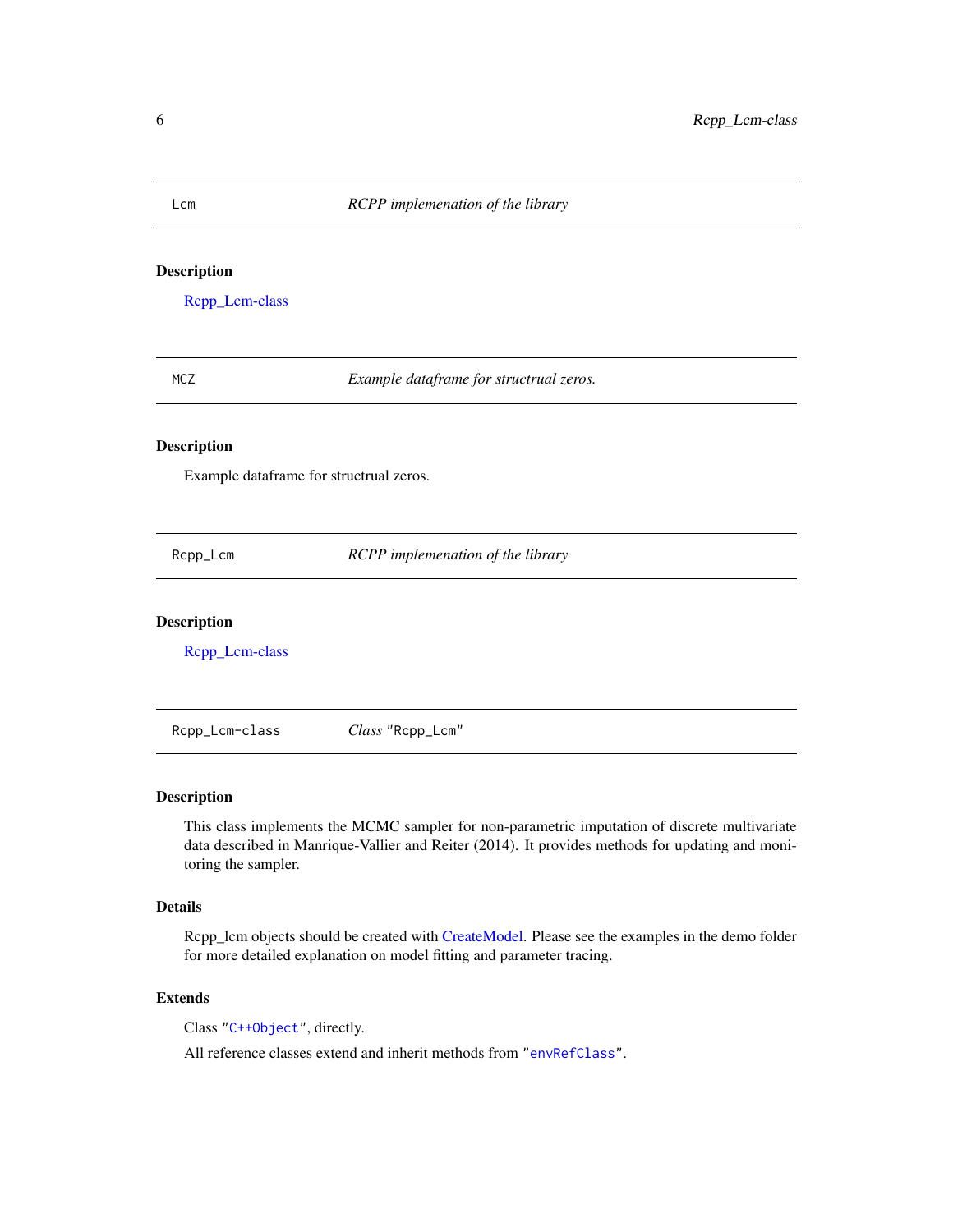#### <span id="page-6-0"></span>Fields

CurrentIteration: the total number of iterations that have been run so far.

EnableTracer: to check tracer status or to enable/disable the tracer.

MCZ: the disjointed structural zero matrix.

- snapshot: retrieve a list with the current state of all the parameters in the sampler, including the imputed sample. A call the the "snapshot" method returns a list with the following components:
	- alpha: the concentration parameter of the stick breaking prior.
	- k star: the effective number number of latent classes (mixture components)

Nmis: the size of the augmented sample.

- nu: a vector with the mixture weights
- z: a matrix with the current latent class assignment of each member of the sample
- ImputedX: the current raw imputed dataset. Use [GetDataFrame](#page-3-1) to convert the raw data to a data frame of factors as defined in the input data set.
- **psi:** The conditional multinomial probabilties. A Lmax  $*$  K  $*$  J array, where Lmax is the maximum number of levels of all discrete factors in the dataset, J is the number of factors in the dataset, and K is the number of latent classes. Since variables might have different numbers of levels, unused entries in the first dimension are filled with NAs to complete Lmax.

traceable: list of model parameters that can be traced by the tracer.

traced: list of model parameters that are traced.

#### Methods

SetTrace(paralist,num\_of\_iterations): set parameters to be traced.

paralist: a list of parameters to be traced.

num of iterations: the maximum number of traced iterations.

Run(burnin, iter, thinning): run MCMC iterations.

**burnin:** number of burn in iterations.

iter: number of MCMC iterations.

thinning: thinning parameter.

Resume(): resume from an interrupted call to run method.

Parameters(paralist): retrieve a selected list of model parameters from last MCMC iteration.

paralist: a list of parameters to be traced.

GetTrace(): retrieve all traced iterations. Returns a list with all the parameters set using the method SetTrace(). See description of snapshotreference method for a description of the parameters.

#### References

Manrique-Vallier, D. and Reiter, J.P. (2013), "Bayesian Estimation of Discrete Multivariate Latent Structure Models with Structural Zeros", JCGS.

Manrique-Vallier, D. and Reiter, J.P. (2014), "Bayesian Multiple Imputation for Large-Scale Categorical Data with Structural Zeros", Survey Methodology.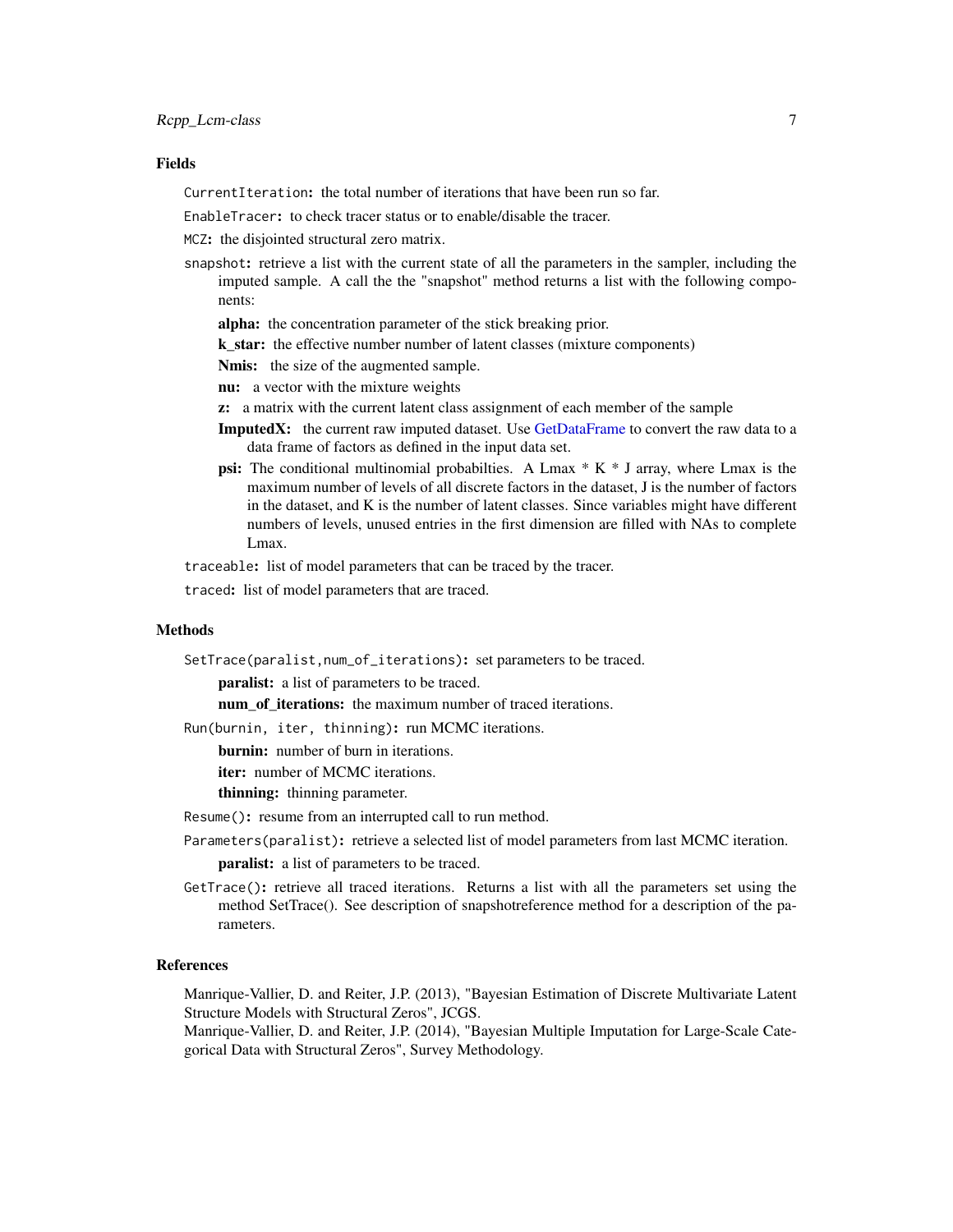#### <span id="page-7-0"></span>Examples

```
require(NPBayesImpute)
data('NYexample')
#create the model
model <- CreateModel(X,MCZ,100,200000,0.25,0.25)
#run 1 burnin, 20 mcmc iterations and thin every 2 iterations.
#MCMC should be much longer when fitting real data
model$Run(1,20,2)
#retrieve parameters from the final iteration
result <- model$snapshot
#convert ImputedX matrix to dataframe, using proper factors/names etc.
IX <- GetDataFrame(result$ImputedX,X)
#View(IX)
```
X *Example dataframe for input categorical data with missing values.*

#### Description

Example dataframe for input categorical data with missing values.